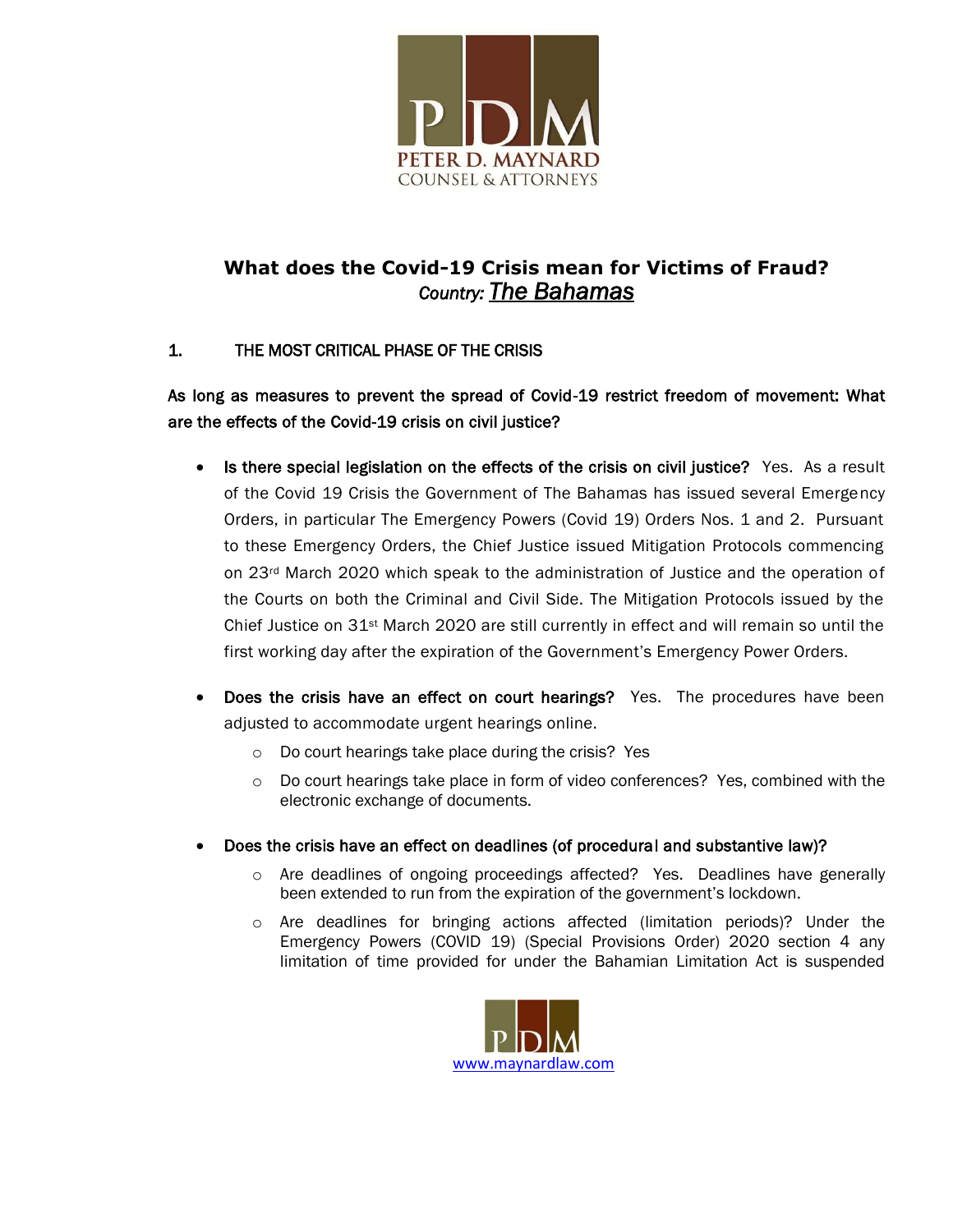

from the 17th March 2020 for the duration of the state of public emergency and extending 30 days thereafter.

#### Does the crisis have an effect on enforcement?

- o Are enforcement orders issued? Yes.
- $\circ$  Are there any effects on deadlines? Not necessarily, but possibly on a case by case basis in the discretion of the Judge.
- o Can enforcement acts be postponed due to the crisis? Ditto.
- How do courts work during the crisis?
	- o Are courts closed? Not electronically, but physical, face-to-face transactions.
	- o Can courts / judges be contacted? Yes.
	- o Are documents served? Yes, electronically.
- How are particularly urgent matters handled, in particular requests for interim measures such as injunctions and freeze orders? Through a roster of urgent duty judges.
- How do lawyers work during the crisis? Remotely from our homes and through electronic platforms connecting the courts, judges, registrars and other lawyers and staff of our firm.
- How do banks work during the crisis? Electronically. Transactions continue through their apps and websites, by email and other electronic means.
- Does the crisis have an effect on insolvency law? Generally, no. Companies are designed for remote meetings and remote decision-making. Urgent interlocutory applications may be heard by Judges on the urgent duty roster.
- Are there any further effects not addressed in the questions above?

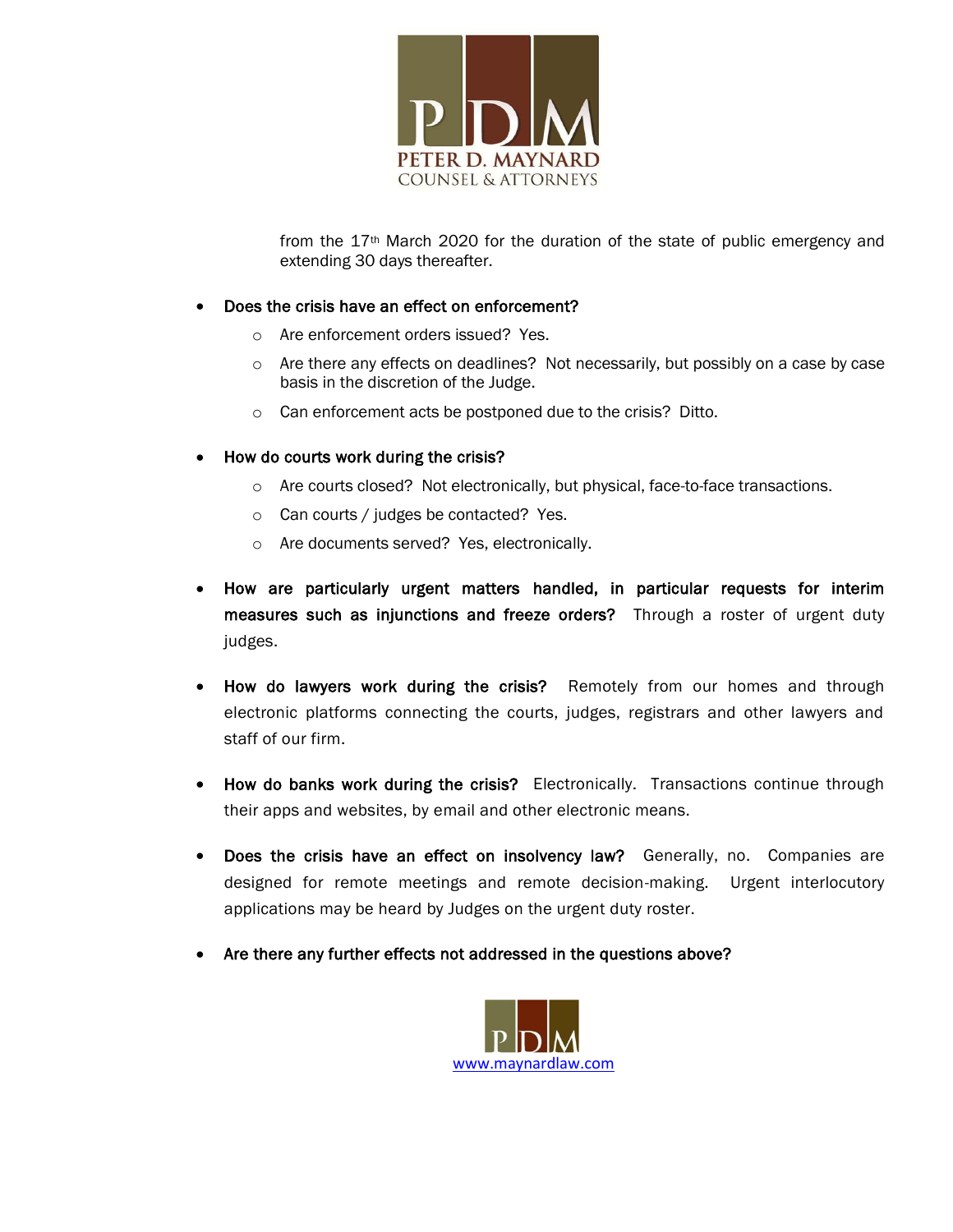

The Courts of The Bahamas have adjusted their procedures, work processes and delivery mechanisms. The physical civil registry is closed until the first working day after the government's lockdown order has been lifted.

But, urgent interlocutory applications continue to be heard. For this purpose, an urgent interlocutory application is one which seeks an injunction, an order under an international treaty, and any other order deemed by the Judge to be fit for hearing on an urgent basis.

These applications are heard by the Urgent Duty Judge in accordance with the Urgent Duty Judge Roster posted on the Judiciary's website and in Grand Bahama they will be heard by Justice Adderley. Urgent interlocutory applications will be heard electronically whenever possible and when in-person hearings are necessary social distancing requirements will be followed. The lawyers of this firm have a close working relationship with all the Judges, notably those on the Urgent Duty Roster.

Other matters on the civil side – application for hearing dates under the Court Coronavirus Mitigation Protocols for other matters claimed to be urgent (i.e. not an interlocutory application as defined above) must be made (i) in New Providence to the Urgent Duty Judge; (ii) in Grand Bahama to Justice Adderley. Any application for a hearing date under this paragraph will be disposed of on written representations submitted by email to the judge by or on behalf of the applicant.

The Courts also have an online Covid-19 help desk that is open 24 hours, from which prompt responses can be obtained at any time. We also have contact information for all of the Judges of the Supreme Court and of the Court of Appeal. The final court for the Bahamas is the Privy Council in London; the firm can make appropriate arrangements there as necessary.

For the matters that are not urgent or that can at least wait for a time until the Covid 19 restrictions are eased somewhat, the firm utilizes this time to prepare the pleadings,

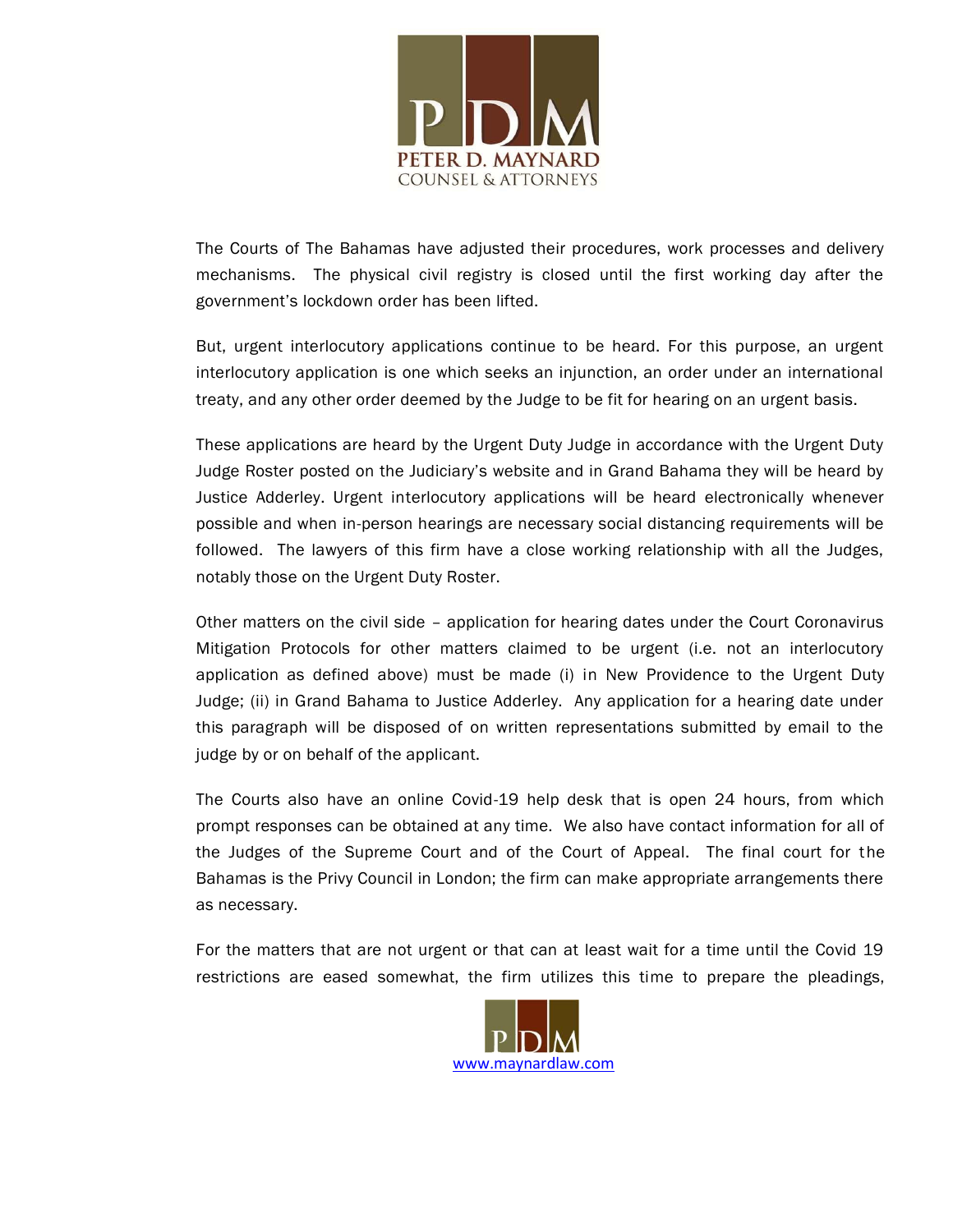

research and skeleton arguments. As a result, those actions are ready for initiation and execution. This holding pattern is particularly useful for new clients. We can also combine this approach with applications for freezing orders or injunctions where appropriate.

## 2. FORECAST: AFTER THE CRISIS AND LONG-TERM EFFECTS

## What are the consequences of the Covid 19 pandemic once the pandemic has abated, in the gradual return to a new normality and what are the long-term effects?

- Which measures introduced during the crisis will be withdrawn immediately? None. Of course, physical registries will reopen, applying social distancing.
- Which measures will remain in place?

The Judiciary has significantly upgraded its technology platform and is continuing to do so, to provide an increasing volume of remote services, under the new normal after the curve of new infections has flattened or declined.

- Will enforcement of economic crime, including corruption matters be weakened due to the lack of financial resources? No
- Do you expect a rise of new anti-corruption prosecutions after the crisis? No.
- Will the ratio of third party funded matters rise? Quite possibly. But the increased ratio would have little or no relation to Covid 19, but to the wider acceptance of access to justice concerns and the decline of maintenance and champerty.

Therefore, Bahamian courts have adjusted their procedures, work processes and delivery mechanisms. To be available 24/7 to assist the victims of fraud, the attorneys and staff of our firm have also adjusted our procedures, work processes and delivery mechanisms to respond in a prompt, effective, and agile manner.